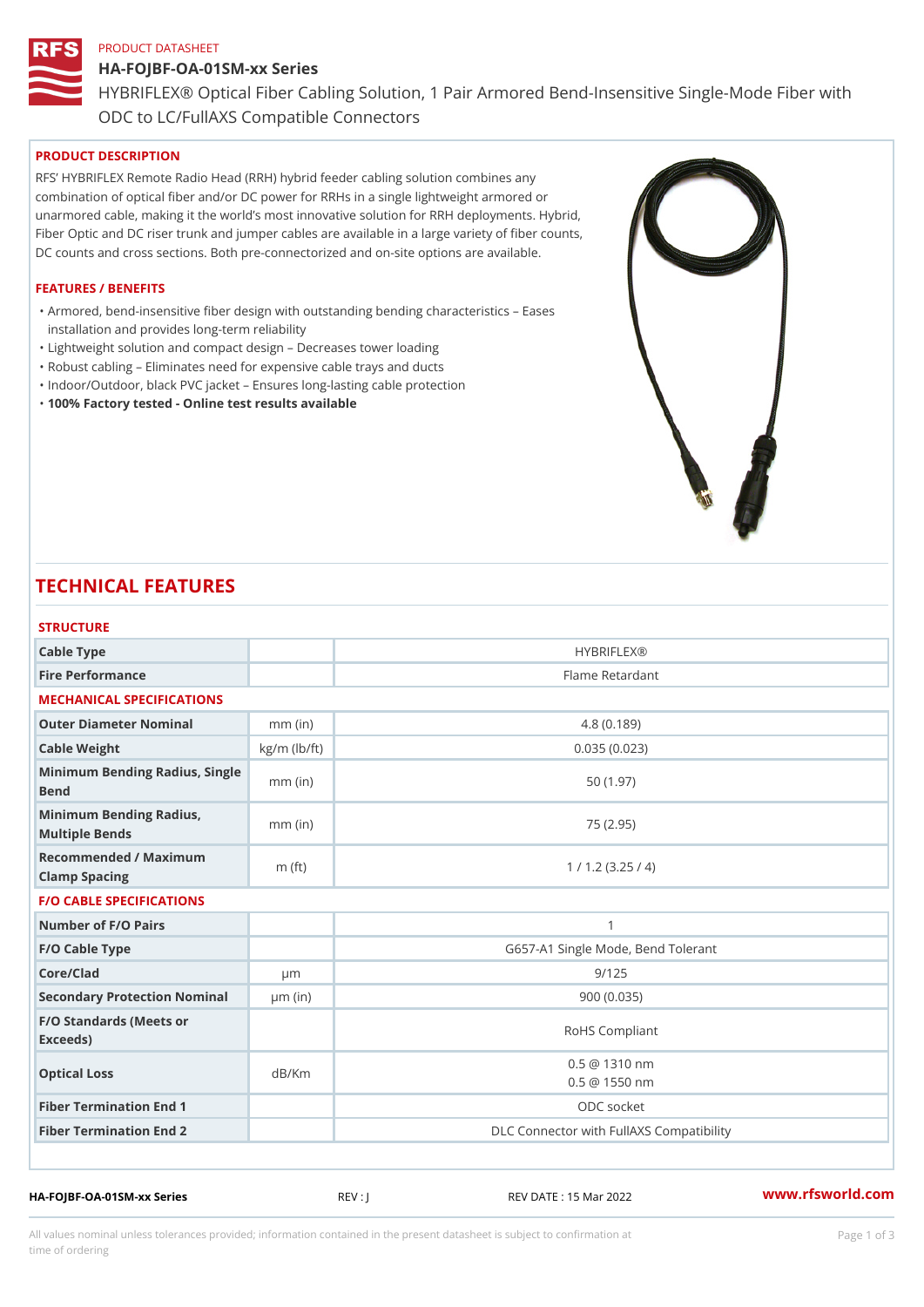### PRODUCT DATASHEET

HA-FOJBF-OA-01SM-xx Series HYBRIFLEX® Optical Fiber Cabling Solution, 1 Pair Armored Bend-Inse ODC to LC/FullAXS Compatible Connectors

| CABLE JACKET                                    |                             |                                              |  |
|-------------------------------------------------|-----------------------------|----------------------------------------------|--|
| UV-Protection Individual and<br>External Jacket |                             | Yes                                          |  |
| Jacket Material                                 |                             | Flame Retardant, Indoor/Outdoor, Black, LSZH |  |
| Armor Type                                      |                             | Metal Armored Tube                           |  |
| Diameter Corrugated Armomm (in)                 |                             | 2.8(0.11)                                    |  |
| TESTING AND ENVIRONMENTAL                       |                             |                                              |  |
| Storage Temperature                             | $^{\circ}$ C ( $^{\circ}$ F | $-40$ to $70$ ( $-40$ to $158$ )             |  |
| Operation Temperature                           | $^{\circ}$ C ( $^{\circ}$ F | $-40$ to 65 ( $-40$ to 149)                  |  |
| Installation Temperature                        | $^{\circ}$ C ( $^{\circ}$ F | $-20$ to 65 ( $-4$ to 149)                   |  |

### EXTERNAL DOCUMENT LINKS

NOTES

Installation Guidelwinessad

On-line Factory Te[s](https://www.rfsworld.com/pictures/userfiles/programs/AAST Latest Version.zip)teResults: [FullAXS Compatible Connector: Ins](https://www.rfsworld.com/images/hybriflex/hybriflex_fullaxs_compatible_install_guidelines_603400164_revb.pdf)tallation Guidelines

| Length, m      | Model Number                   |
|----------------|--------------------------------|
|                | $HA - FOJBF - OL - 01SM - 1$   |
| 3              | $HA - FOJBF - O L - 01SM - 3$  |
| 5              | $HA - FOJBF - O L - 01SM - 5$  |
| 1 <sub>0</sub> | $HA - FOJBF - O L - 01SM - 10$ |
| 20             | $HA-FOJBF-OL-01SM-20$          |

| Length, m | Model Number       |
|-----------|--------------------|
|           | $FOJBF-OBO1S-OO3M$ |
| 5         | $FOJBF-OBO1S-OO5M$ |
|           |                    |

## HA-FOJBF-OA-01SM-xx Series REV : J REV DATE : 15 Mar 2022 WWW.rfsworld.com

All values nominal unless tolerances provided; information contained in the present datasheet is subject to Pcapgelio an atio time of ordering

# ADDITIONAL ASSEMBLIES - ODC TO DLC ADDITIONAL ASSEMBLIES - ODC TO DLC/FULLAXS

| Length, m | Model Number                  |
|-----------|-------------------------------|
|           | $HA - FOJBF - OA - 01SM - 1$  |
| 3         | $HA - FOJBF - OA - 01SM - B$  |
| 5         | $HA - FOJBF - OA - 01SM - 5$  |
| 10        | HA-FOJBF-OA-01SM-10           |
| 20        | $HA - FOJBF - OA - 01SM - 20$ |
| 30        | HA-FOJBF-OA-01SM-30           |

# ADDITIONAL ASSEMBLIES - ODC TO DLC/NB ADDITIONAL ASSEMBLIES - ODC TO DLC/R2CT

| Length, m | Model Number       |
|-----------|--------------------|
| 3         | $FOJBF-OCO1S-OO3M$ |
| 5         | $FOJBF-OCO1S-OO5M$ |
| 10        | $FOJBF-OCO1S-010M$ |
| 20        | $FOJBF-OCO1S-020M$ |